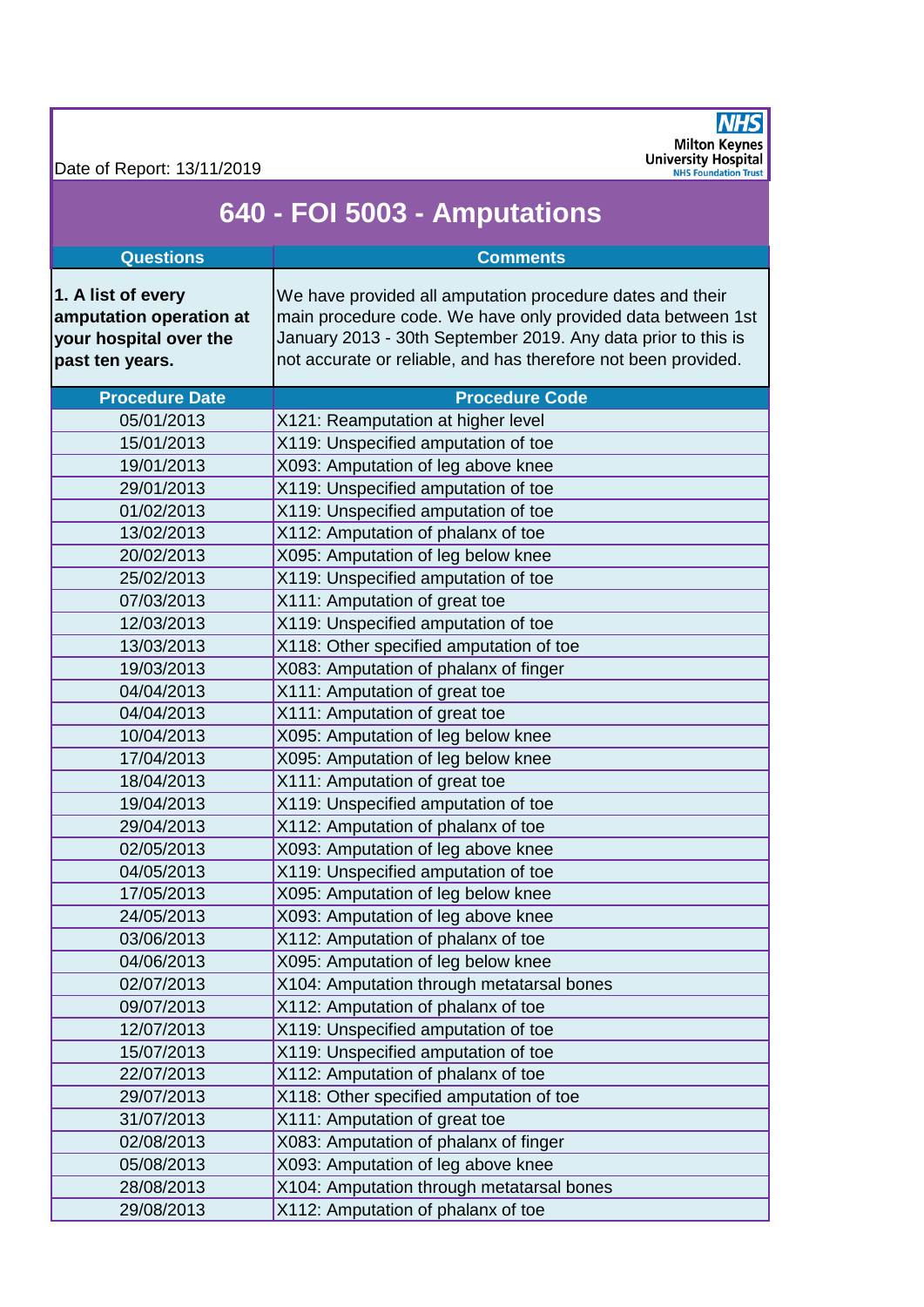| 03/09/2013 | X109: Unspecified amputation of foot           |
|------------|------------------------------------------------|
| 04/09/2013 | X119: Unspecified amputation of toe            |
| 11/09/2013 | X095: Amputation of leg below knee             |
| 16/09/2013 | X112: Amputation of phalanx of toe             |
| 28/09/2013 | X104: Amputation through metatarsal bones      |
| 05/10/2013 | X104: Amputation through metatarsal bones      |
| 09/10/2013 | X111: Amputation of great toe                  |
| 23/10/2013 | X111: Amputation of great toe                  |
| 23/10/2013 | X093: Amputation of leg above knee             |
| 01/11/2013 | X112: Amputation of phalanx of toe             |
| 11/11/2013 | X112: Amputation of phalanx of toe             |
| 12/11/2013 | X118: Other specified amputation of toe        |
| 13/11/2013 | X095: Amputation of leg below knee             |
| 22/11/2013 | X112: Amputation of phalanx of toe             |
| 23/11/2013 | X112: Amputation of phalanx of toe             |
| 04/12/2013 | X095: Amputation of leg below knee             |
| 04/12/2013 | X112: Amputation of phalanx of toe             |
| 11/12/2013 | X112: Amputation of phalanx of toe             |
| 03/01/2014 | X111: Amputation of great toe                  |
| 10/01/2014 | X095: Amputation of leg below knee             |
| 27/01/2014 | X112: Amputation of phalanx of toe             |
| 03/02/2014 | X112: Amputation of phalanx of toe             |
| 20/02/2014 | X111: Amputation of great toe                  |
| 21/02/2014 | X119: Unspecified amputation of toe            |
| 04/03/2014 | X095: Amputation of leg below knee             |
| 06/03/2014 | X095: Amputation of leg below knee             |
| 18/03/2014 | X112: Amputation of phalanx of toe             |
| 21/03/2014 | X111: Amputation of great toe                  |
| 04/04/2014 | X112: Amputation of phalanx of toe             |
| 11/04/2014 | X112: Amputation of phalanx of toe             |
| 04/06/2014 | X111: Amputation of great toe                  |
| 01/07/2014 | X083: Amputation of phalanx of finger          |
| 13/08/2014 | X123: Shortening of length of amputation stump |
| 20/08/2014 | X112: Amputation of phalanx of toe             |
| 26/09/2014 | X093: Amputation of leg above knee             |
| 22/10/2014 | X095: Amputation of leg below knee             |
| 19/12/2014 | X118: Other specified amputation of toe        |
| 18/05/2015 | X118: Other specified amputation of toe        |
| 20/05/2015 | X095: Amputation of leg below knee             |
| 05/06/2015 | X093: Amputation of leg above knee             |
| 10/08/2015 | X112: Amputation of phalanx of toe             |
|            |                                                |
| 28/09/2015 | X112: Amputation of phalanx of toe             |
| 16/10/2015 | X104: Amputation through metatarsal bones      |
| 21/10/2015 | X111: Amputation of great toe                  |
| 23/10/2015 | X111: Amputation of great toe                  |
| 06/11/2015 | X119: Unspecified amputation of toe            |
| 20/11/2015 | X112: Amputation of phalanx of toe             |
| 27/11/2015 | X112: Amputation of phalanx of toe             |
| 11/12/2015 | X112: Amputation of phalanx of toe             |
| 03/02/2016 | X119: Unspecified amputation of toe            |